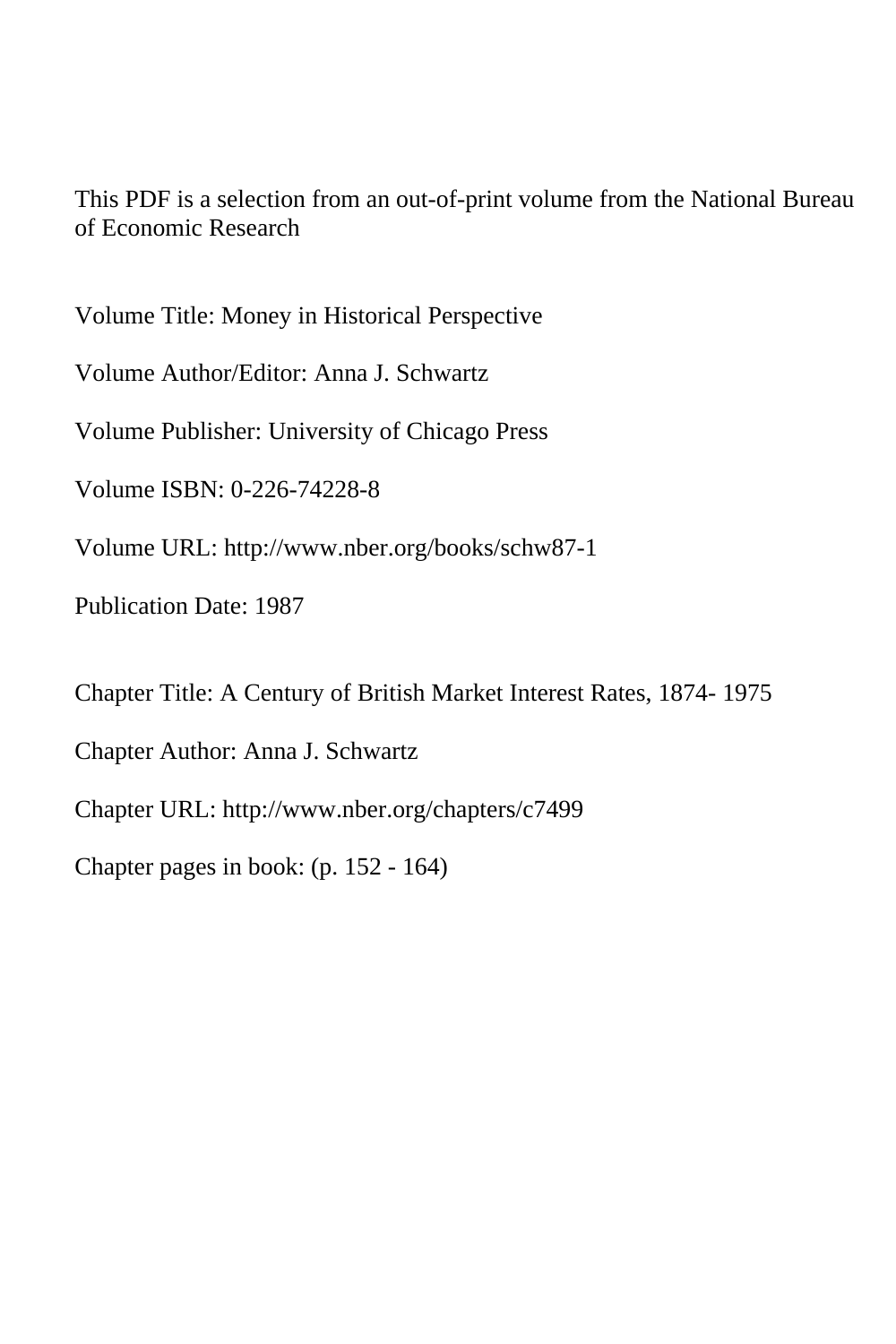# *5* A Century of British Market Interest Rates, 1874- 1975

# **5.1 Introduction**

Henry Thornton left a spare account—best described by the Latin phrase, *multum in parvo*, much in little-of his thoughts about the British monetary system during the Napoleonic era. That spare account is an incredibly rich source both of the elements of monetary theory and of instruction on the proper conduct of monetary policy. Any one of a dozen different insights recorded in Thornton's work could serve as the subject of this lecture. He understood:

the fallacy of the real-bills doctrine,

the distinction between the first-round and ultimate effects of monetary change,

the lag in effect of monetary change,

- the problem market participants faced in distinguishing relative from general price changes,
- the distinction between internal and external gold drains,
- the factors influencing the foreign exchanges including the role of purchasing power parity,

how to bring inflation under control,

the relation of the Bank of England to other English banks,

types of effects of monetary disturbances on interest rates,

the distinction between the market rate and the natural rate of interest and between nominal and real rates of interest.

From this impressive list of ideas, I have chosen as my point of departure what Henry Thornton had to say about nominal and real interest rates. I shall then turn to a review of the behavior of market interest rates in Britain in the century from **1874** to **1975,** with some reference also to the differences between the British and American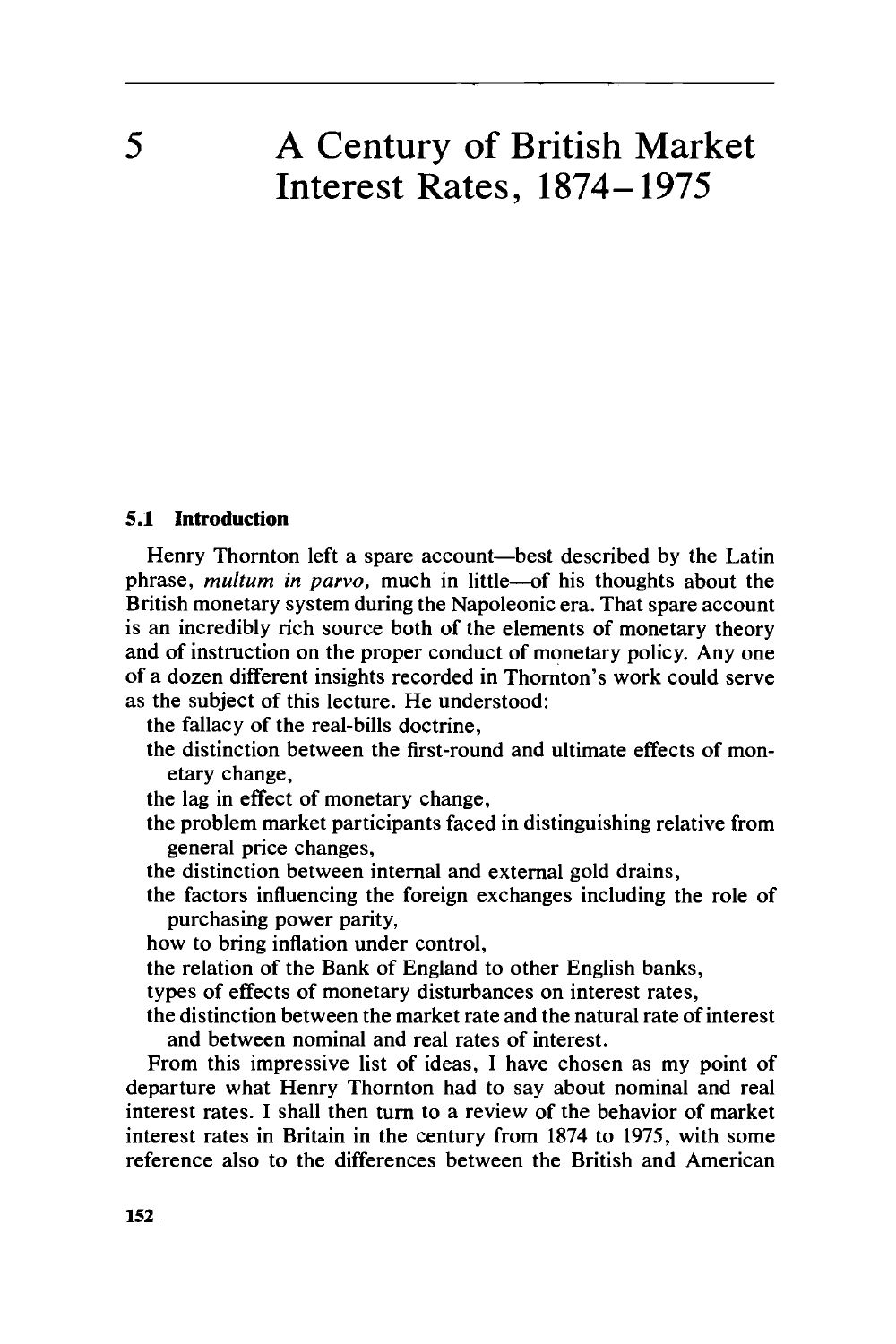record. The historical material is drawn from a study, now nearing completion, of monetary trends in the United States and the United Kingdom, on which I have collaborated with Professor Milton Friedman.

Henry Thornton was among the first to call attention to the distinction between the nominal and real rate of interest. He explained the difference by the anticipated rate of inflation. On this view, when inflation comes to be anticipated, lenders demand and borrowers are willing to pay higher interest rates to compensate for the expected decline in the purchasing power of the principal of and interest on the loan. The nominal interest rate is then a sum of the real rate of interest and the expected percentage change in the price level. The Usury Laws in force when Thornton lived made the permitted maximum interest rate in Britain 5%. To describe the price anticipations effect on interest rates, Thornton had to cite a case other than an English one. He wrote:

Accordingly, in countries in which the currency was in a rapid course of depreciation, supposing that there were no usury laws, the current rate of interest was often . . . proportionably augmented. Thus, for example, at Petersburgh, at this time **[1811],** the current interest was 20 or 25 per cent, which he conceived to be partly compensation for an expected increase of the depreciation of the currency.

Much later in the nineteenth century, Irving Fisher expressed the same idea, which he subsequently elaborated in mathematical form. The question I propose to examine is the extent to which Thornton's and later Irving Fisher's views are confirmed by the empirical behavior of interest rates in Britain during the century from 1874 to **1975.** I shall first report on the behavior of average nominal yields on three categories of assets: short-term nominal assets, long-term nominal assets, and physical assets, specifically, the short-term rate on three-month bankers' bills; the long-term rate on consols; and a proxy yield on physical assets, namely, the rate of change of nominal income. I shall then discuss the behavior of average real yields on these categories of assets. Finally, I shall discuss the relation between nominal interest rates and the rate of price change.

In the study from which this evidence is drawn, we express the data as an average over a business expansion from cyclical trough to cyclical peak or a business contraction from cyclical peak to cyclical trough, sometimes referred to as half-cycles. In all, there are thirtyfive such half-cycles for Britain during the period we cover. I shall also report the averages over peacetime half-cycles and over various subperiods.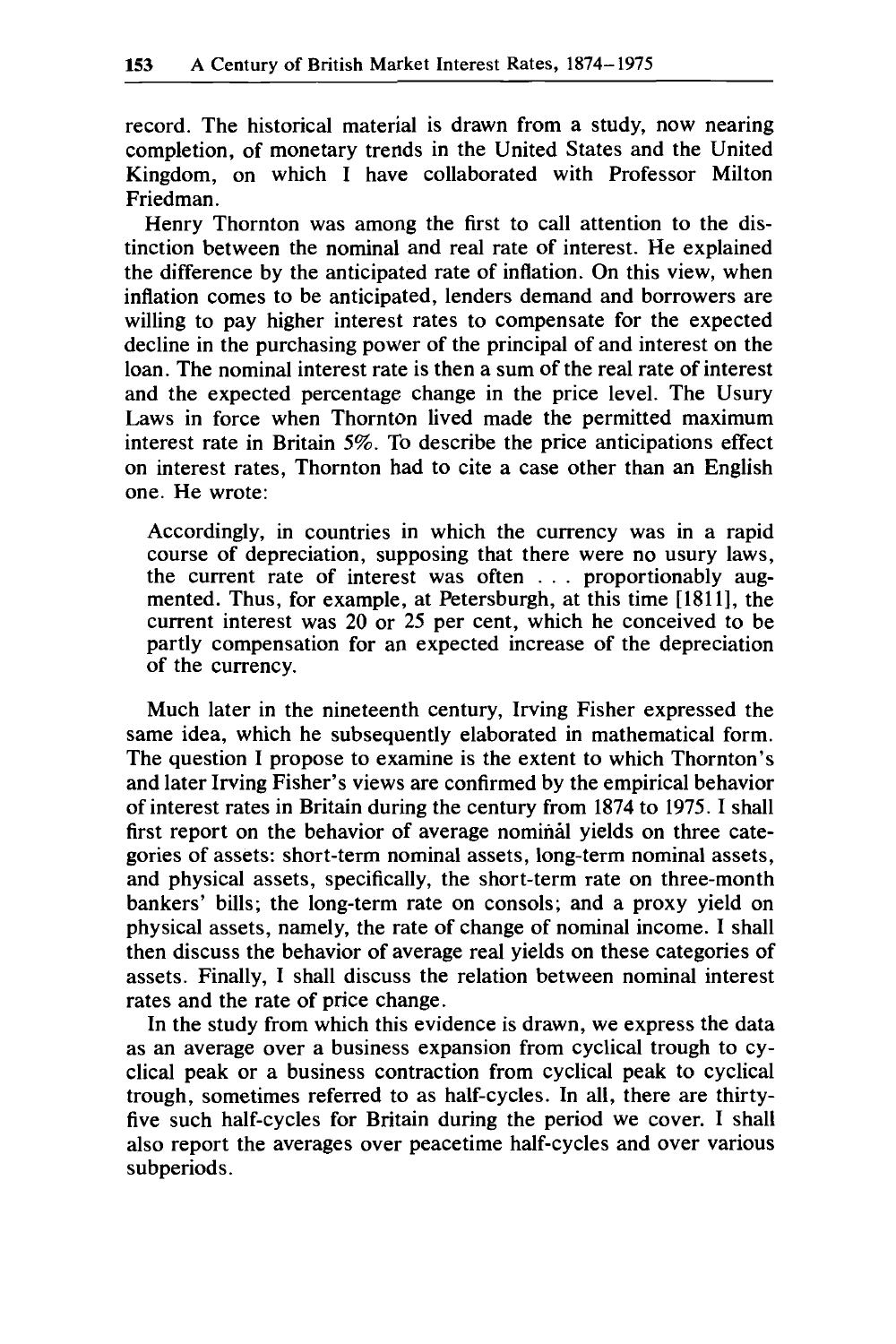#### **5.2 Average Nominal Yields**

Over the century the several average nominal yields display a relation consistent with expectations. The short-term yield averaged **3.5%,** the long-term yield **4.2%,** the difference of 77 basis points presumably reflecting a liquidity premium which studies of the term structure of interest rates have shown to exist.

The proxy for the nominal yield on physical assets is nearly identical with the nominal yield on long-term assets, as if arbitrage operated to equate the yields over the century. The equality does not, however, hold for subperiods, and the difference between nominal yields on nominal assets and on physical assets turns out to be a sensitive index of economic conditions.

A comparison of nominal yields in the United States with those in Britain over the period as a whole shows US yields to be about onehalf of one percentage point higher. However, the yields for the two countries are not directly comparable because of changes in the exchange rate. The price of the pound in dollars at the end of our period was lower than at the beginning, the rate of decline averaging 0.9% per year. Hence, a hypothetical long-lived Englishman who had purchased US assets at the beginning of the period, held them throughout the period, and converted them back to pounds at the end of the period would have earned in pounds 0.9 percentage points more than the nominal US yields. Alternatively, an American who did the same with British assets would have earned in dollars 0.9 percentage points less the nominal British yields. The difference between the yields in the two countries in comparable terms is therefore roughly **1.4** percentage points rather than one-half of one percentage point. This difference is consistent with the net outflow of capital from Britain to the United States for much of the period, offset not by a private return flow induced by interest rate differentials but by UK government repatriation of capital during World Wars I and 11.

# **5.3 Ex-Post Real Yields**

We calculate the ex-post real yield by subtracting the rate of change of prices from the nominal yield for all three categories of assets. Henry Thornton's description of the relationship between nominal and **ex**post real yields is apt:

. . . if, for example, a man borrowed of the Bank **flOOO** in **1800,** and paid it back in 1810, having obtained it by means of successive loans through that period, he paid back that which had become worth less by 20 or 30 per cent than it was worth when he first received it. He would have paid an interest of £50 per annum for the use of this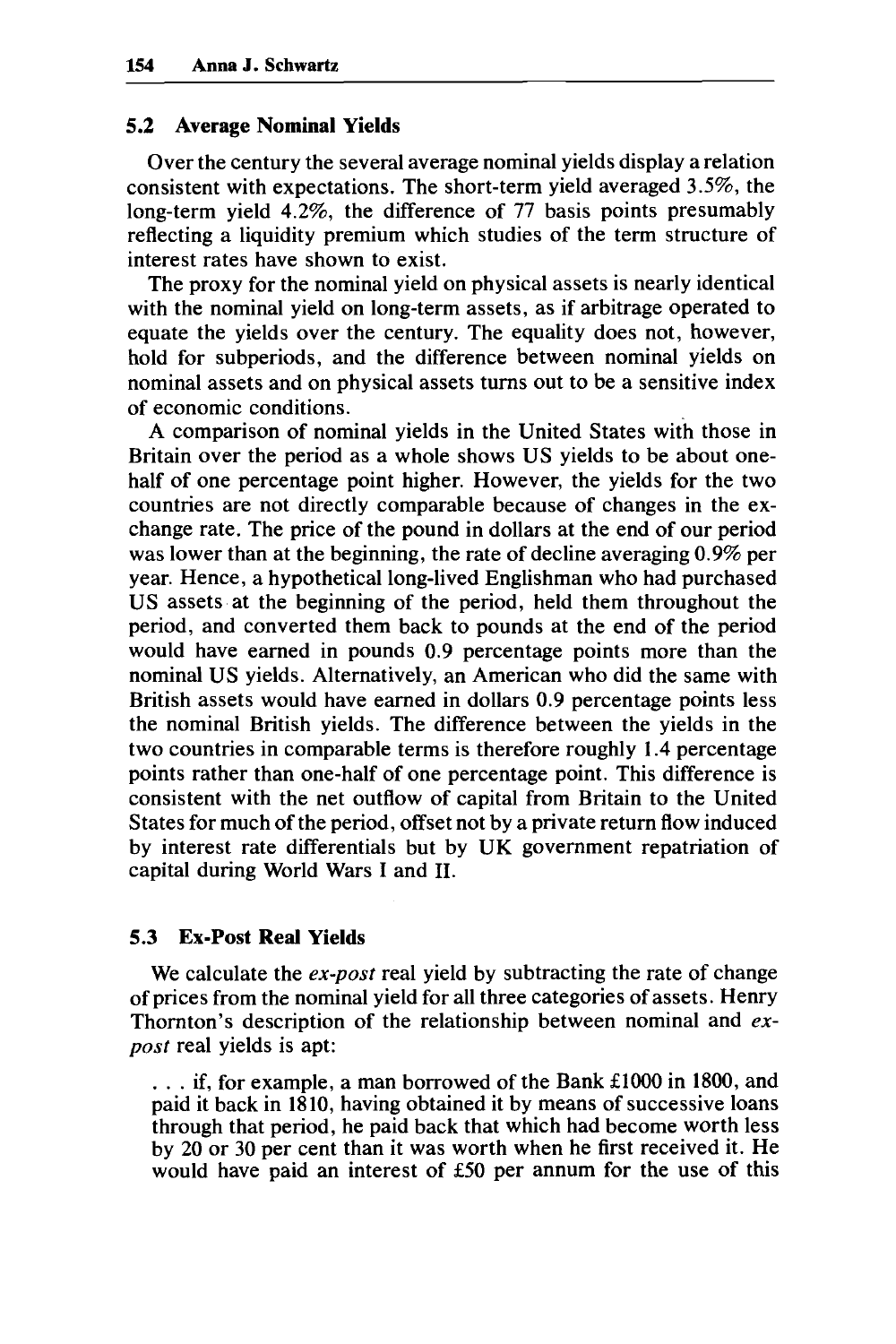money; but if from this interest were deducted the **f20** or **230** per annum, which he had gained by the fall in the value of money, he would find that he had borrowed at **2** or 3 per cent, and not at *5* per cent, as he appeared to do.

The relation among the *ex-post* real yields on our three categories of assets over the century we cover is the same as the relation among the nominal yields. However, as between the United States and Britain, the real yields are directly comparable. No further adjustment for exchange rate changes is required because all yields are, as it were, expressed in the prices, and hence exchange rate, of a given base date, in this study, **1929.** 

The real yield, that is the excess of the nominal yield over the average rate of inflation, averaged about **1i%** for Britain, about **3%** for the United States. The reason the US yield exceeded the UK yield more for real than for nominal yields is that British prices rose on the average more rapidly than American prices, a difference that was reflected in the average behavior of the exchange rate.

### **5.4 Yields in Peace-Time Cyclical Phases**

When war-time phases are excluded from the averages, it is no longer true that the proxy measure of the yield on physical assets approximates the yield on long-term nominal assets. It is decidedly lower than yields on either short- or long-term nominal assets. The excluded war-time phases are inflationary phases, when yields on physical assets have tended to be higher than yields on nominal assets. In addition, governmental policy of holding down interest rates on nominal assets in World War **I1** also contributed to the change in the differential return on nominal and physical assets in war and nonwar phases.

The assets that differ most in real yields between peace-time and all phases, however, are nominal, not physical, assets. The proxy for the nominal return on physical assets is higher for all phases than for peacetime phases by only a trifle less than the differential rate of inflation, so that the real return on physical assets is only slightly lower for all phases than for peace-time phases only. By contrast, the nominal return on nominal assets is about the same for all phases as for peace-time phases, so that the real return is appreciably less for all phases. The war-time periods highlight a point to which I shall revert in discussing other periods, namely yields on nominal assets for the most part behave as if price changes were unanticipated.

We distinguish between nominal yields on nominal assets and nominal yields on physical assets. There is no comparable explicit distinction in Henry Thornton's writings, but he does make the distinction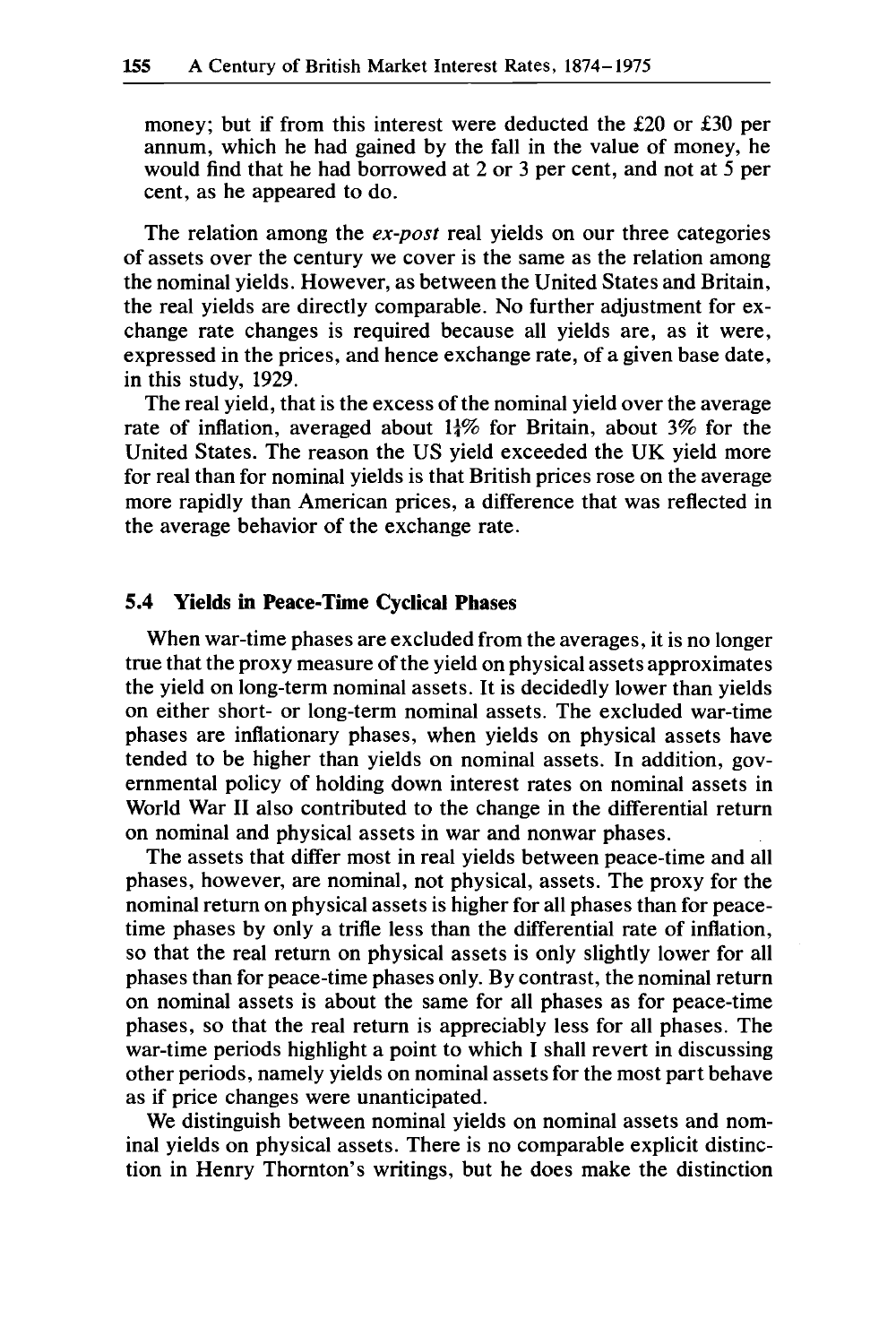implicitly. The man who borrowed £1000 in 1800 used the proceeds, he tells us, "by investing his money either in land or in successive commercial undertakings . . . and then finally selling his land or his commodities in the year 1810." At the sale, the man "would find the produce amount[ed] to &200 or **&300** above the &lo00 which he had borrowed," that is by the extent of the price rise over the decade, as estimated by Thornton.

The point of the distinction is that nominal yields on nominal assets are contracted in advance, reflecting anticipated price changes, but not unanticipated price changes. The borrower of the flOOO knew in advance that he would have to pay **f50** a year in interest. The ex-post real yield on the loan reflected in full the unanticipated price change. The real yield on the El000 loan made at *5%* was only 2 or 3% because of unanticipated inflation.

For physical assets, on the other hand, neither the nominal nor the real yield, as measured, is contracted in advance. The investor in land or in successive commercial undertakings did not know in advance what either the nominal or real yield would be at the time of sale. What is clear from Thornton's example is the reflection in the sale price of the estimated rate of price rise in Britain from 1800 to 1810. There is, as it were, a measure of automatic indexing of yields on physical assets.

Reflecting this difference in the characteristics of nominal assets and physical assets, nominal yields on nominal assets are consistently less variable than the real yields on nominal assets, whereas the reverse is true for yields on physical assets. The real yield on physical assets tends to be less variable than the nominal yield.

# *5.5* **Yields during Sub-Periods**

We subdivide the century we cover into sub-periods, by separating the pre-World War I period into the period before 1896, when prices were generally falling, and the subsequent period, when prices were generally rising, separating out the war periods, and treating the interwar period as one unit, because of the paucity of phase observations, even though the behavior of prices varied greatly during the nearly two decades covered. On the average, however, the interwar period was certainly a period of falling prices. The postwar period requires no subdivision. It clearly is a period of generally rising prices.

We therefore have two periods of generally falling prices (before 1896, and interwar), two war-time periods of rising prices, and two peacetime periods of rising prices (1896-1914, post-World War 11). Using the division into periods, we can supplement the conclusions for the period as a whole with respect to, first, the differences between Britain and the United States; second, the effect of price experience on the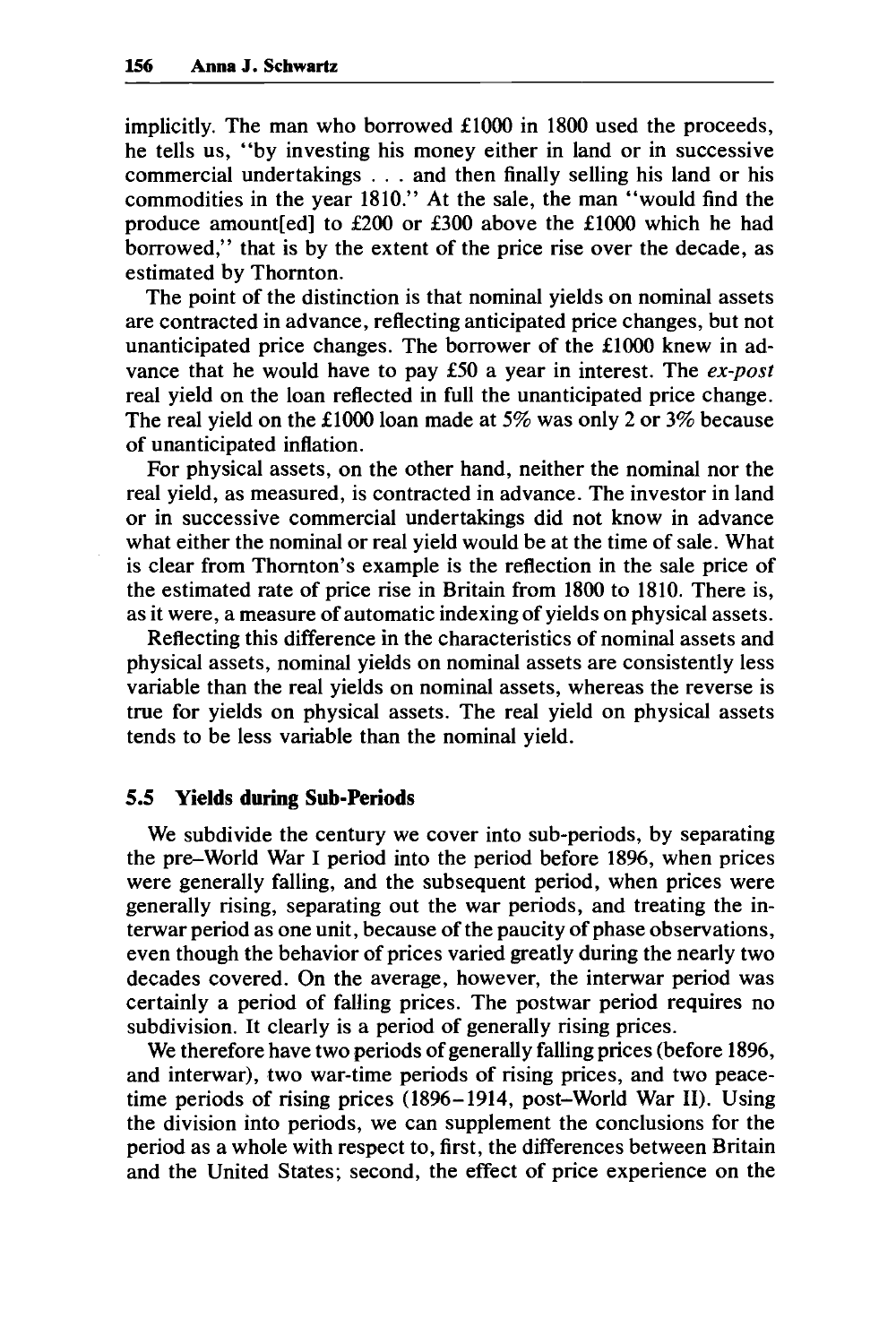differential between the yields on nominal and on physical assets. We confine the comparisons for the subperiods to the short rate and the proxy yield on physical assets, omitting long rates.

### **5.6 US-UK Differential Yields**

If the differential of the short rate as between the United States and Britain is examined over the six subperiods, it shows a steady decline from period to period, with a particularly sharp decline from the pre-1896 to the 1896 to World War I period. In the pre-1896 period, the short rate was 2.5 percentage points higher in the United States than in Britain. In the post-World War I1 period, the short rate was **1.5**  percentage points lower in the United States than in Britain.

Different factors played a role in different sub-periods in contributing to the decline in the differential yield. The most interesting episode in the decline of the differential occurred in the pre-1896 period, when the differential averaged one percentage point higher than in the subsequent period to World War I. A substantial increase in the degree of financial sophistication in the United States relative to that in Britain as between the two pre-World War I periods could have produced a decline in the market rate of interest on nominal assets like commercial paper that was traded in active US financial markets. However, a detailed examination of the US-UK differential year by year contradicts this interpretation. There was no gradual reduction in the differential such as might be expected from a gradual growth in financial sophistication. The differential rather shows an abrupt drop from one level from **1874** though 1896, to another level from 1897 to 1914, with sizable year-to-year fluctuations about those levels. The extreme values for 1893 and 1896 suggest an explanation for the drop in level. The extreme value in 1893 reflects the banking panic of that year in the United States, which led after July to a restriction of cash payments by banks and to a market premium on currency, which was equivalent to a depreciation of the US dollar vis-a-vis the British pound. The 1896 extreme value of the US-UK differential reflects the capital flight of that year produced by William Jennings Bryan's nomination for president, exacerbating fears that the United States would abandon the gold standard. In both cases, fear of devaluation was a deterrent to the flow of British short-term capital to the US market except at a substantial premium. The election of William McKinley in 1896 changed the outlook. It made US adherence to the gold standard secure for the time being and the subsequent flood of gold from South Africa, Alaska, and Colorado removed all doubts.

The fear that the United States would abandon the gold standard was equivalent to a fear that the United States would inflate at a faster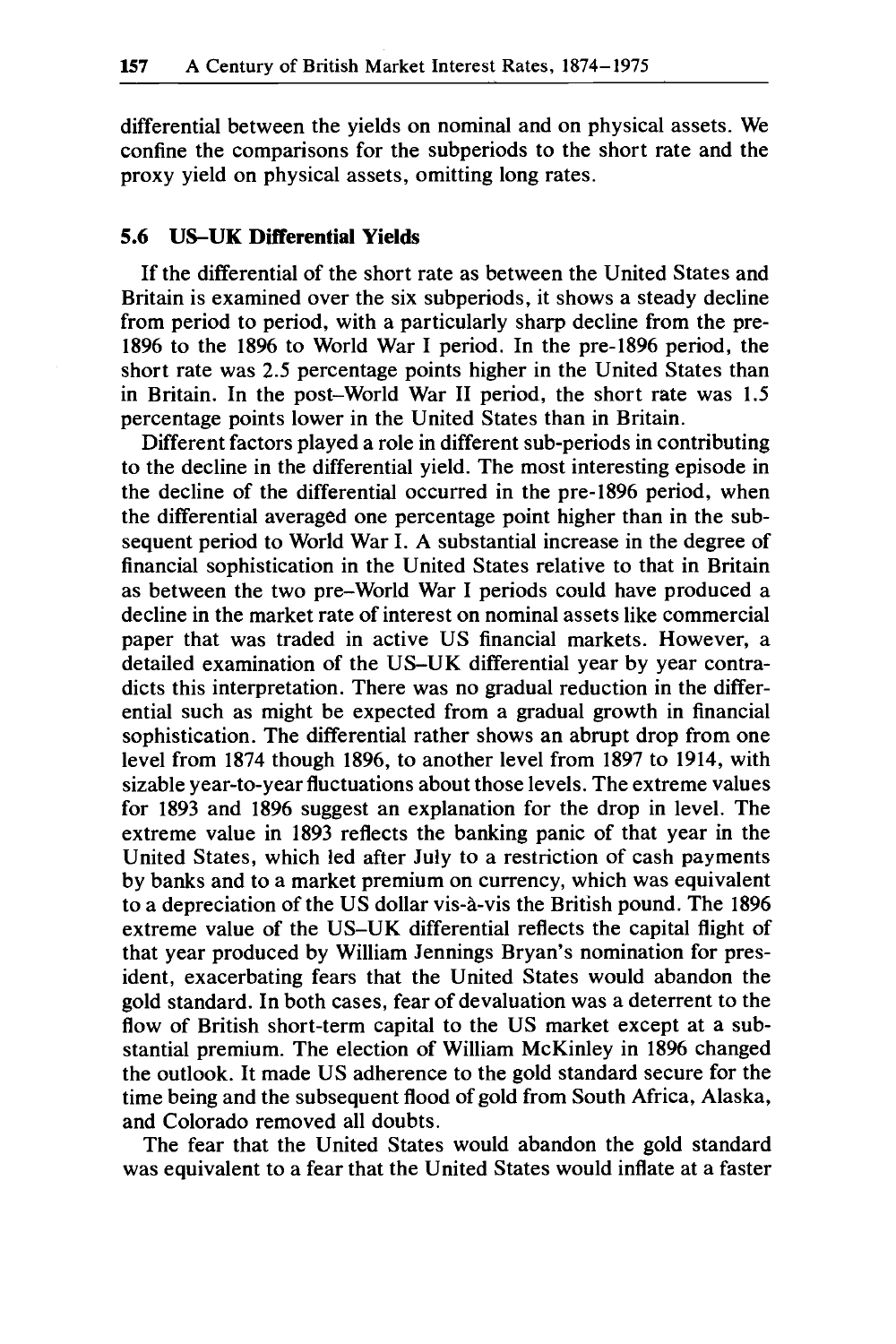rate than Britain or deflate at a slower rate. The fear of inflation also animated the opponents of free silver, the endemic political issue of the **pre-1896** period. The paradoxical effect was to produce deflationor more rapid deflation than would otherwise have occurred. The paradox shows up to the full in interest rates. Before **1896,** US prices were falling at a **1** percentage point per year faster rate than in Britain. That alone should have produced an appreciation of the US dollar by **1%** a year and a **1** percentage point lower interest rate. But the fear of inflation more than countered the fact of deflation; kept the currency in danger of being devalued; and made interest rates in the United States 1 percentage point higher relative to those in Britain than they were after the fear was resolved.

The contrast between fact and belief continued after **1896.** In the subsequent eighteen years, prices rose in the United States by something over **1** percentage point more per year than in Britain. The fact of inflation by itself should have produced a depreciation of the US dollar and a **1** percentage point higher interest rate in the United States. But the altered attitudes and the elimination of the silver issue meant that the exchange value of the dollar was never threatened and US interest rates, while higher than in Britain, were **1** percentage point less so than they were before **1896.** The facts would have justified a 2 percentage point rise in the differential US-UK rate on nominal assets from before to after **1896.** The beliefs about inflation produced a **<sup>1</sup>** percentage point decline!

There was a further **1** percentage point decline in the differential on nominal assets in the United States over that in Britain from the average of the two pre-World War I periods to the interwar period. That decline is matched by a decline of **1** percentage point in the differential real yield on physical assets over the corresponding period, which may be regarded as largely accounting for the decline in the differential on nominal assets.

The final decline of 2 percentage points in the US-UK differential from the interwar to the postwar period corresponds to the 2.4 percentage point decline in the rate of price rise in the United States relative to that in Britain. This differential rate of price decline was reflected in the depreciation of the British pound relative to the US dollar.

To summarize: the decline in the US-UK differential for the nominal short rate from before to after **1896** reflects the resolution of fears that the United States would inflate and the US dollar would be devalued; the further decline from pre-World War I to the interwar period reflects a decline in the real yield on physical capital in the United States relative to that in Britain; and the further decline from the interwar period to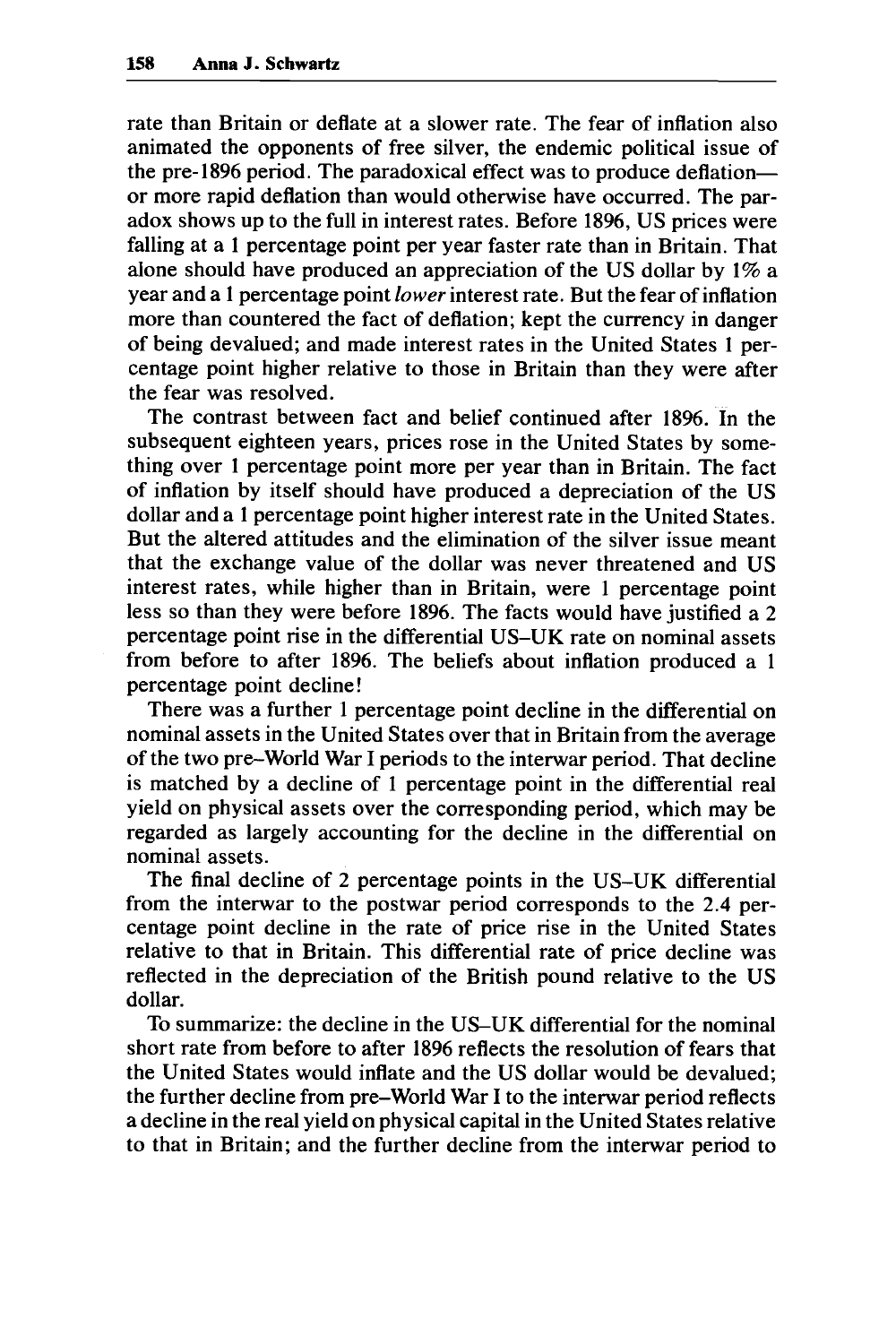the post-World War I1 period reflects greater inflation in Britain than in the United States and an accompanying depreciation of the pound.

#### **5.7 Differential Yields on Nominal vs. Physical Assets**

If in each subperiod arbitrage had worked as well as it did for the period as a whole, the yields on nominal and physical assets would be equal or differ by a constant reflecting the average preference for physical versus nominal assets or the reverse. For peace-time periods, however, as I indicated earlier, the equality did not hold, so arbitrage clearly did not work as well in each subperiod as in the period as a whole.

In the two periods of falling prices, the yield on nominal assets was decidedly higher for both countries than our proxy for the yield on physical assets. Deflation was not anticipated. Lenders did well. Borrowers did poorly. Since in the main, entrepreneurs borrow in nominal terms to acquire physical assets, rentiers did well, entrepreneurs badly, which would seem to support the widely believed generalization that a period of unanticipated deflation is adverse to enterprise and growth. That generalization is belied, however, for the pre-1896 period of falling prices in both Britain and the United States, since real output grew at the rate of 2.2% and 3.3% per year in each country, respectively.

With the exception of Britain from 1897 to World War I, during periods of inflation our proxy for the yield on physical assets was higher than the yield on nominal assets. Apparently inflation too was not anticipated. Entrepreneurs did well, rentiers did poorly; capital was transferred from savers to borrowers, which would seem to support the widely believed generalization that unanticipated inflation is favorable to enterprise and growth. Yet that generalization is also belied for the 1897-World War I period of rising prices in both Britain and the United States, since real growth was greater during the pre-1896 period of falling prices than during the post-1896 period of rising prices. But the public perception at the time was clearly the reverse. Alfred Marshall referred to this phenomenon in 1886, when he wrote, "I think there is much less difference than is generally supposed between the net benefits of rising and falling prices."

Henry Thornton was aware that holders of physical assets appeared to do better than holders *of* nominal assets during an inflation. He observed:

It was true, that men did not generally perceive, that, during a fall in the price of money [the value of money], they borrowed at this advantageous rate of interest; they felt, however, the advantage of being borrowers. The temptation to borrow operated on their minds,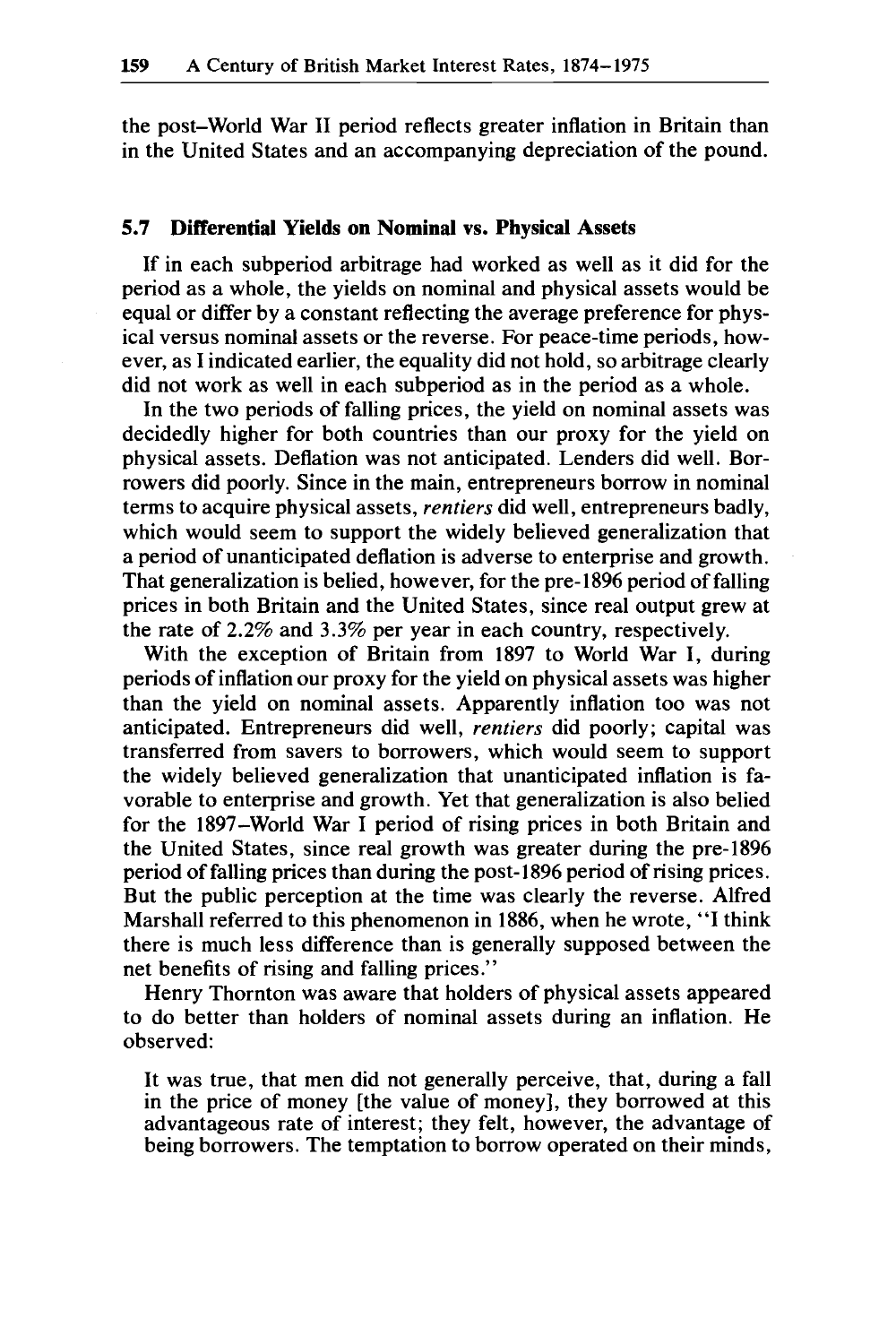as he believed, in the following manner: . . . they balanced their books once a year, and, on estimating the value of those commodities in which they had invested their borrowed money, they found that value to be continually increasing, so that there was an apparent profit over and above the natural and ordinary profit on mercantile transactions.

One way to examine the effect of the rate of price change on the difference between the yields on nominal and physical assets is to array the subperiods by the rate of price change, disregarding both chronology and country. If the price change had been fully anticipated, and the real yield had been independent of the rate of price change, the nominal yields on nominal assets would rise as the rate of price change increased, and the real yields on physical assets would stay constant. In fact, the nominal yields fluctuated about a roughly constant level, so that the effect of inflation produced a sharp decline in the real yield on nominal assets as the rate of price change increased. The hypothetical pattern of yields for a fully anticipated inflation came close to being realized for physical assets. Their nominal yield rose with inflation and their real yield fluctuated about a more or less constant level. However, this pattern does not reflect anticipations so much as the physical character of the assets and their real yields.

For nominal assets, investors fix rates in nominal terms and contract for a period ahead; prescience is therefore required if these rates are to reflect future price behavior. For physical assets, investors may fix no rates, and certainly not in nominal terms, and generally make no contracts about either real or nominal yields for a period ahead. The yield is generated out of the economic activity in which the asset is employed. It requires no prescience for the nominal yield on physical assets to reflect current price behavior, only that the physical asset participate along with other assets in the nominal income and spending flows.

The excess of the yield on physical assets over that on nominal assets is sharply negative for deflation, sharply positive for inflation. If inflations were fully anticipated, the differences between yields on physical and nominal assets might be expected to be roughly a constant, reflecting any preference among asset holders for one category or other of assets. For peacetime periods, there is no indication of such constancy. If inflation were wholly unanticipated, and there were no preference for one or the other category of assets, ex-post, the nominal yield on physical assets would reflect the actual rate of inflation, whereas the ex-ante nominal yield on nominal assets would not. This seems to describe the facts, with some indication that there was a 1 percentage point preference for physical over nominal assets, that is a willingness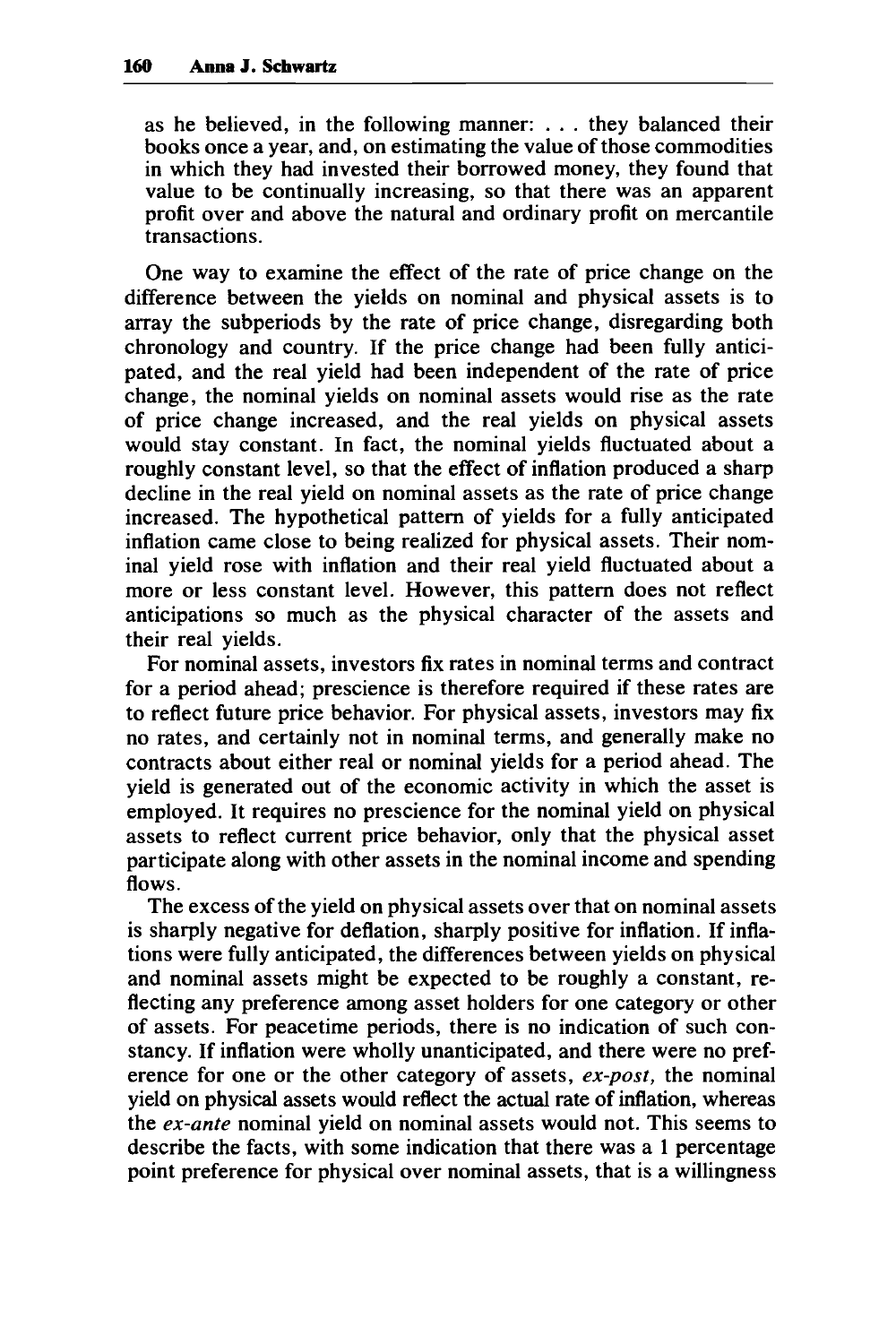to accept that much less in yield in order to hold a physical rather than a nominal asset.

This description of the pattern that would be produced by wholly unanticipated inflations does not apply accurately to both US war-time episodes and especially World War I for Britain. There appears to be rough constancy in these three episodes in the excess of the yield on physical assets over that on nominal assets, as if they corresponded to anticipated inflations. But interpreting these episodes in this way implies a very great preference—about 8 percentage points—for nominal assets during war-time periods over physical assets—which seems most implausible. Possibly the war-time estimates are an aberration rather than an indication of correct anticipation of war-time inflation.

These results are inconsistent with the hypothesis that the *ex-ante*  nominal yields on nominal assets incorporate correctly anticipated rates of inflation-which merely confirms what has long been known, that the public has not in fact been able over long periods, at least, until possibly very recently, to make correct anticipations of inflation. We can, however, examine the observations within the subperiods to determine whether there is evidence of a gradual recognition of and adjustment to inflation or deflation.

#### **5.8 Relations between Yields on Nominal and Physical Assets**

Our proxy for the real return on physical assets varied in the six subperiods, ranging for Britain from  $-2.6$  to  $+2.2\%$  per year, but the variation was far less than for the *ex-post* real yield on nominal assets, which ranged from  $-10.8$  to  $+4.8\%$  per year. Moreover, one extreme item accounts for most of the British range for our proxy for the real return on physical assets. Omitting World War I leaves five observations, ranging from **1.3** to **2.2%** per year. No remotely comparable reduction in the range can be achieved for the real yield on nominal assets by omitting the most discrepant observation.

We can adopt Irving Fisher's view that the *ex-post* real return on physical assets can be taken to be roughly constant on the average over time-though at a higher level in the United States than in Britain. Then the wide variation among subperiods in the difference between the returns on nominal and physical assets reflects primarily the failure of nominal yields on nominal assets to adjust to the actual rate of inflation. As a result, *ex-post* real returns on nominal assets vary widely. The implication of rough constancy of real returns on physical assets is that the variation in *ex-post* real returns on nominal assets reflects primarily unanticipated changes in inflation.

In Irving Fisher's analysis, nominal yields adjust not to the actual rate of inflation but to the anticipated rate of inflation, which in turn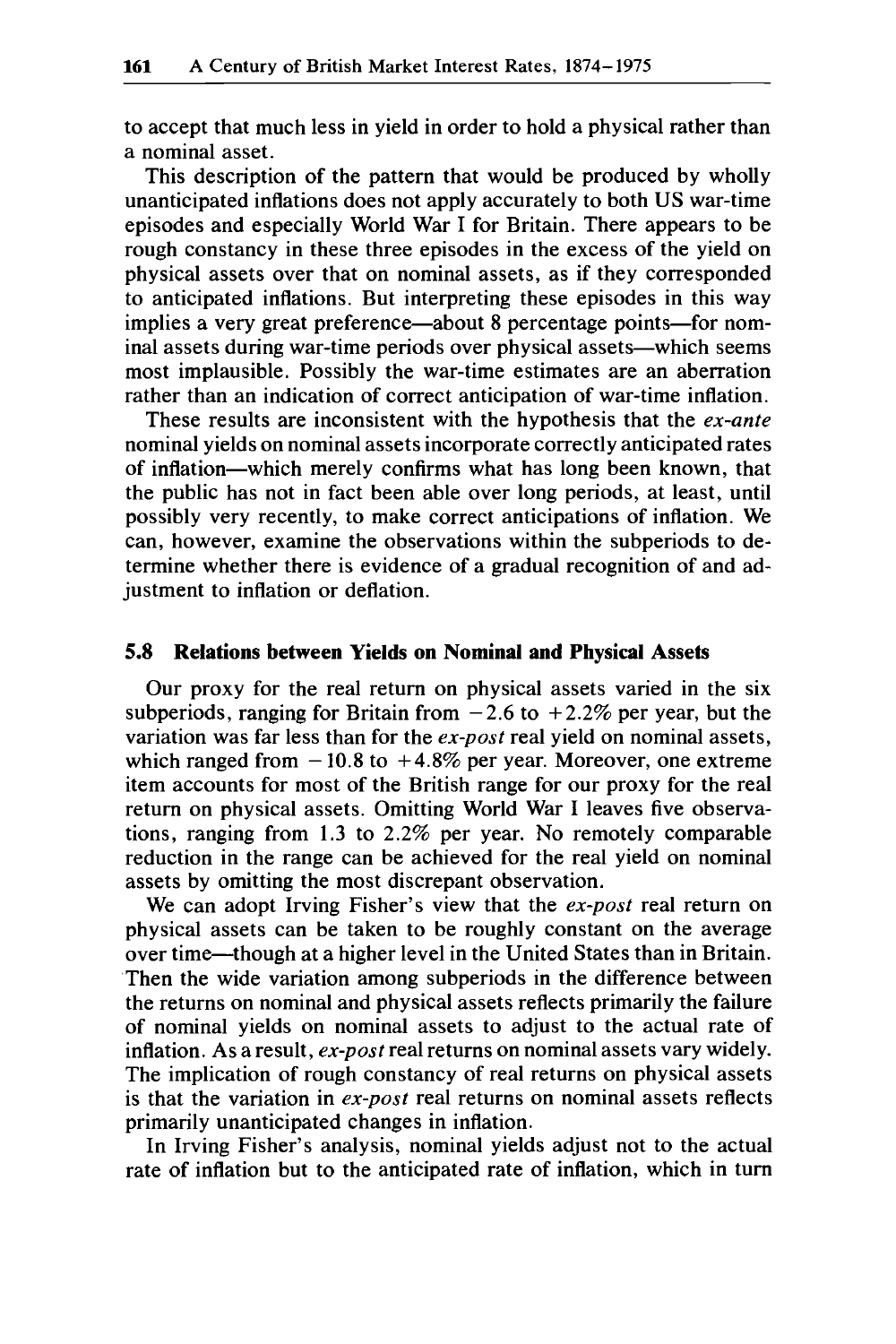adjusts to actual inflation after a considerable lag. In line with his analysis, we would expect to find that, shortly after a change from, say, falling to rising prices, the yield on physical assets would exceed substantially the yield on nominal assets, reflecting the incorporation in the yield on nominal assets of the lagged anticipations of falling prices. As prices continued to rise, the differential would decline and approach the equilibrium difference, reflecting (inversely) any general preference for physical over nominal assets (or conversely).

For the pre-World War I period, there is evidence of a response by nominal yields to price anticipations. During the pre-1896 period of falling prices, the nominal short-term yield fell as if it were adjusting to anticipations of deflation. During the subsequent period of rising prices, the nominal short-term yield rose as if it were adjusting to anticipations of inflation. This pattern is not visible in the US data. Since the British financial market before 1914 was more sophisticated than the US market, it is not implausible that yields were more responsive to anticipations of price change in Britain.

The only other subperiod that shows evidence of a response by nominal yields to price anticipations is the post-World War I1 period. The nominal short-term yield rises steadily throughout the period; the *ex-posf* real yield on nominal assets rises sharply in the early part of the period and then fluctuates about a more or less constant trend; and our proxy for the real yield on physical assets shows no steady trend.

#### **5.9 Nominal Yields and Rates of Change of Prices**

These results led us to examine more closely the relation between nominal yields on short-term nominal assets and the rate of change of prices. A chart reveals an apparent connection for two widely separated periods: the period before World War I, and the period after 1970.

One feature of the relationship is the much wider variability of price change than of the rate of interest. This may reflect greater measurement error in the series on price change than in the series on interest rates, but a more plausible explanation is economic: the wider variation in prices reflects the existence of monetary and other disturbances that were random and could not be readily anticipated. In the relatively stable decades before World War I, in Britain, it was possible to identify the tides through the much smaller waves; in the post-1970 decade, variability was great, but attributable to policy, not change.

If the short-term rate and the rate of price change are correlated for phases of our individual sub-periods, the only significant correlation is for the post-World War I1 period. The indication that there may have been a change in the relation between interest rates and the rate of change of prices in the 1970s made it desirable to exploit data for shorter time units than cyclical phases. We plotted beginning in 1915 monthly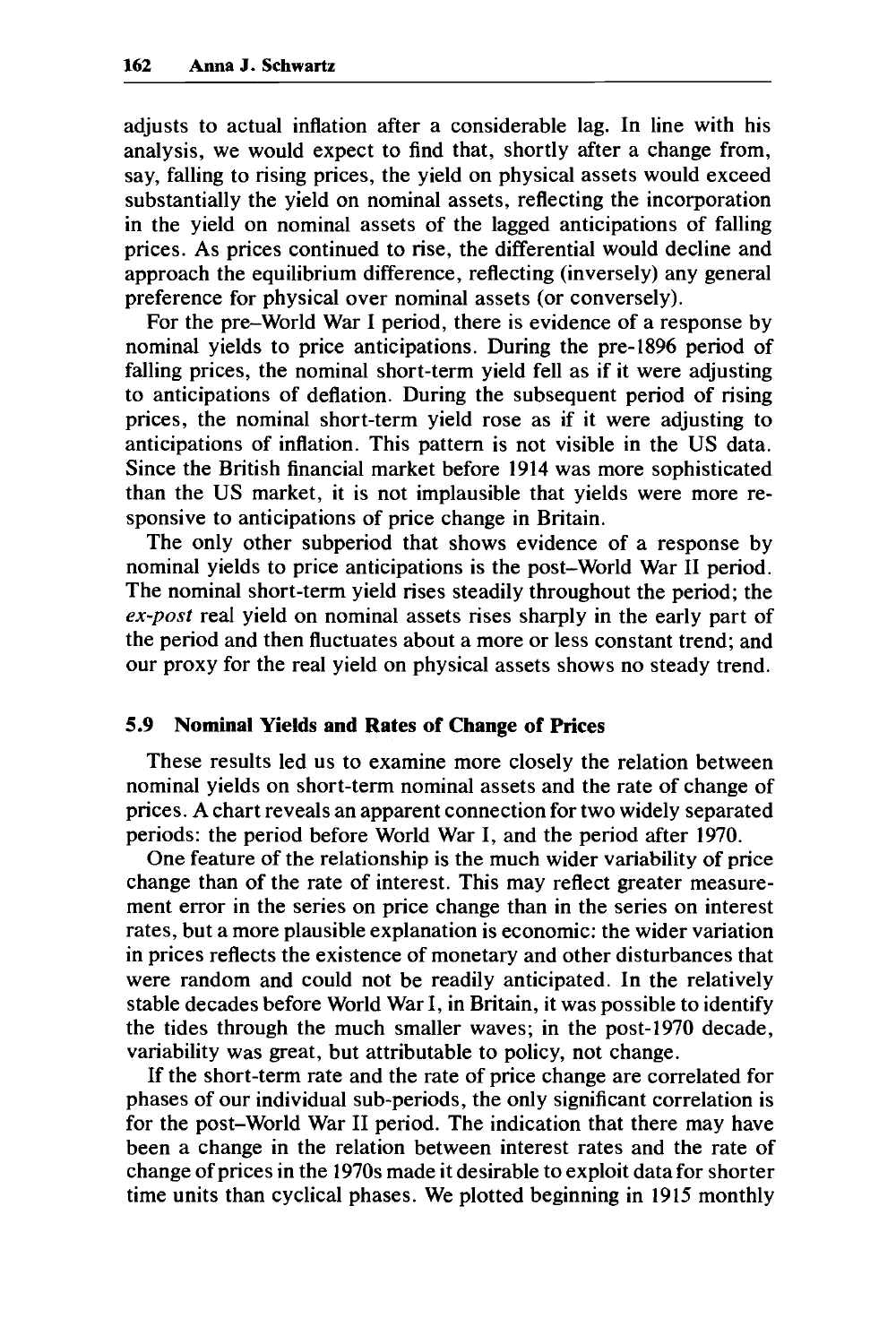averages of the rate of change-averaged over six-month intervals to reduce extreme variability—of the cost-of-living index, which the retail price index superseded in 1956, against the monthly three-month bankers' bill series. There is evident a lack of any short-term systematic relation between interest rates and the recorded rate of price change, and much wider short-period fluctuations in price change than in interest rates. There is a drastic reduction in the variability of recorded price change in Britain after the mid-1950s, presumably reflecting the comprehensive statistical revision of the price index in 1956. It may well be that a large part of the recorded fluctuations in prices before this date consisted of measurement error. Hence, the possibility cannot be ruled out that the statistical noise in the recorded price series drowns out a systematic relation between interest rates and the "true" rate of price change.

The UK monthly results from 1956 to the early 1970s rather argue against this conclusion. Despite the lesser amplitude of price fluctuations, this period, like earlier periods, shows essentially no relation between the rate on three-month bankers' bills and the rate of price change.

The monthly figures also reveal that the rate on three-month bankers' bills was often sticky, calling into question the extent to which the rate was truly market determined. The problem is by no means limited to the commercial bill market. Other short-term rates are also sticky. With the introduction of Competition and Credit Control in May 1971, the three-month bankers' bill rate for some years exhibited a reduction in rigidity. In the past few years, that is less evident.

One further feature of the relation deserves mention. The current rate on three-month bankers' bills since 1965 has been more highly correlated with the six-month price change average six months in the future than with the current six-month average. Interest rates apparently are forecasting price change over the next half year. This would suggest that lenders and borrowers have become better able to protect themselves against price changes than they were earlier in the postwar period.

The explanation may be that market participants have belatedly recognized the drastic change in the character of the monetary system from a largely specie standard to a fiduciary standard. The change altered the information relevant to predicting the future course of prices. There is less short-term but more long-term variability in rates of inflation and much higher levels of inflation than had been experienced in peace-time over the past century. As a result, market participants have a greater incentive to seek to allow for future price movements.

In Britain, the indication that interest rates and price change move symmetrically has lasted for a brief period only. The apparent shift may prove temporary. Whether it does, or whether it is carried farther,